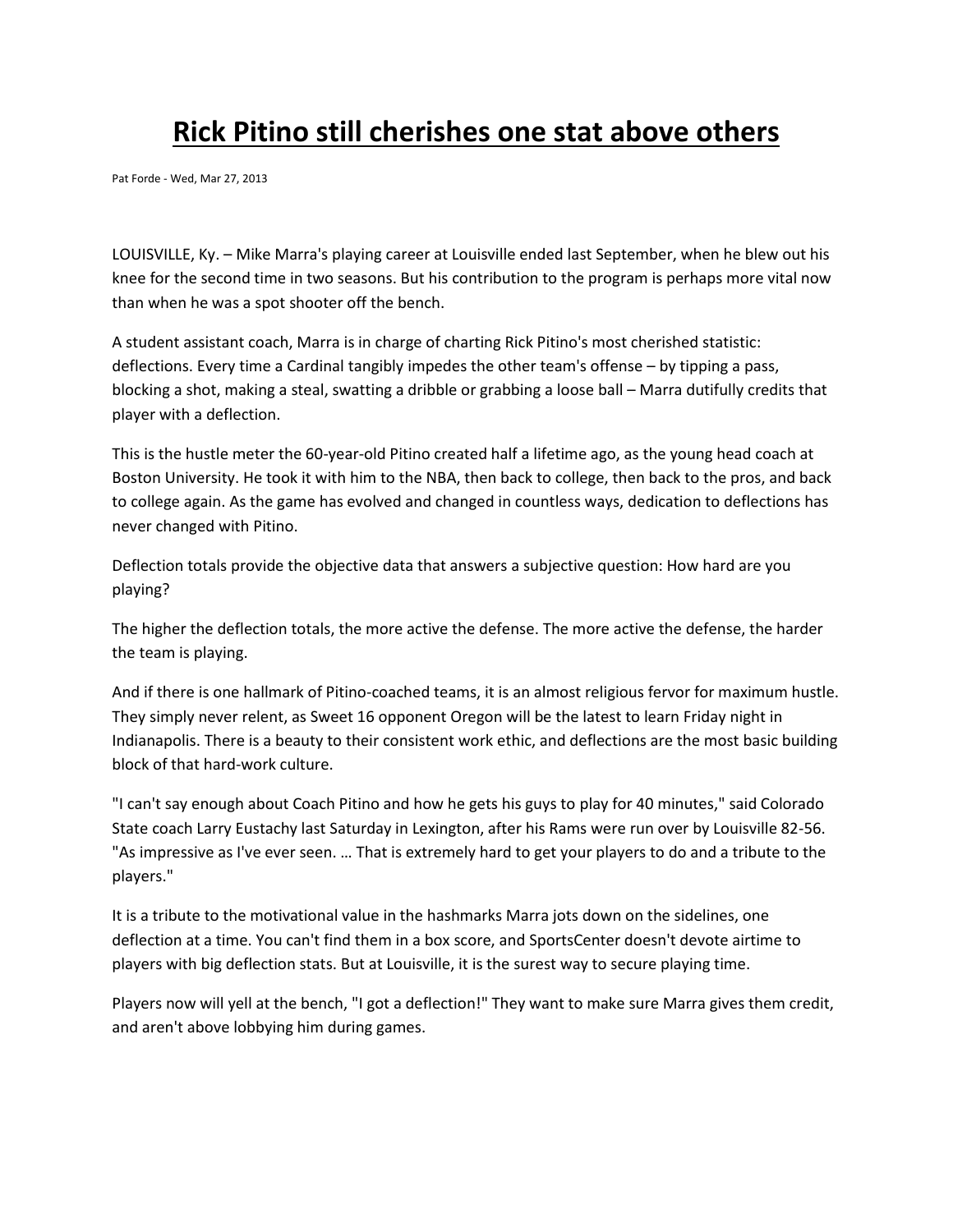"When your team is doing that, you know they have the right mentality," said Steve Masiello, a former player under Pitino at Kentucky and coach under him at Louisville, who is now the head coach at Manhattan.

As the designated documenter of deflections, Marra is given a prime seat near Pitino at every game – because when the manic coach wheels around in-game barking for information, woe unto the assistant who is not prepared with an answer.

At every timeout, Marra's clipboard is handed to Pitino before the Cardinals reach the huddle. There is other statistical information on the board – mostly shooting percentages and rebounds – but the numbers at the top are deflections. There is a total for the team and a player-by-player tally.

"It's telling you how much effort your team is putting out on the defensive end," Masiello said.

With the rise in popularity of tempo-free statistics (i.e. efficiency ratings) in college basketball, there is almost no end to the numbers a coach can have to appraise his team's performance. Some very successful young coaches, like Butler's Brad Stevens and many others, devour those advanced stats. But across 30 years at seven coaching stop, this is the data Pitino prizes the most.

"People really take that mindset into a game, getting deflections," said Louisville center Stephan Van Treese.

The goal for every game is 17 to 22 deflections by halftime and 35 at the end of the game. Deflection totals are written on the locker room whiteboard at halftime of every game, and sometimes are a barometer for how playing time will be apportioned in the second half.

The postgame numbers are put on the board as well, and often are the first thing Pitino comments on. That's the public record for players to gauge their effort. Later on, Pitino will review the film and personally make sure the deflection totals are accurate.

When the numbers were bad, the players heard about it.

"You were constantly having that thrown in your face," Masiello said.

[Related: Sweet 16 teams thrive without highly touted recruits]

When the numbers were good, the players heard about that as well. Masiello recalls games four years ago where future NBA player Terrence Williams would have a triple-double: points, rebounds and deflections. You can guess which stat mattered most to the head coach.

"He would make a bigger deal about the deflections," Masiello said.

Way back in the '80s, when Pitino brought the deflection chart with him from Boston U. to the New York Knicks as an assistant to Hubie Brown, he only wrote the players who had deflections on the board – not the players who had none. Brown put a stop to that.